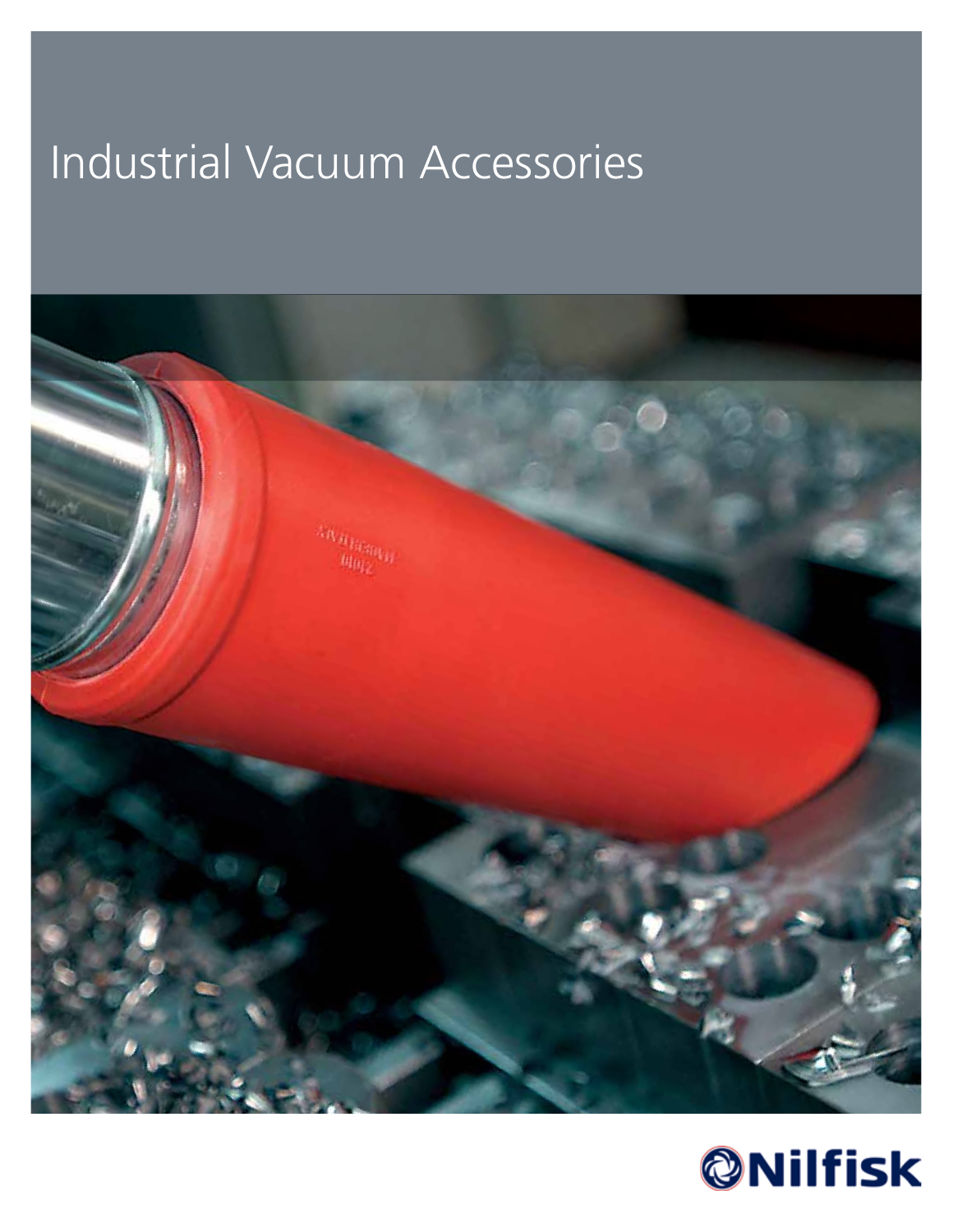### **Nilfisk Industrial Vacuum Accessory Catalog**

This catalog highlights the most popular Nilfisk industrial vacuum accessories. The guide below makes finding the most appropriate accessory easy – from filtration and collection down to finishing tools.

The range of accessories is extensive and updated continuously, therefore this catalog cannot show the entire Nilfisk product offering. Contact your local sales manager, call 1-800-NILFISK or email USPAemailorders@nilfisk.com to find a full range of accessories.



**Reminder: Only the most popular accessories are represented. Contact us for additional diameters, materials and more.**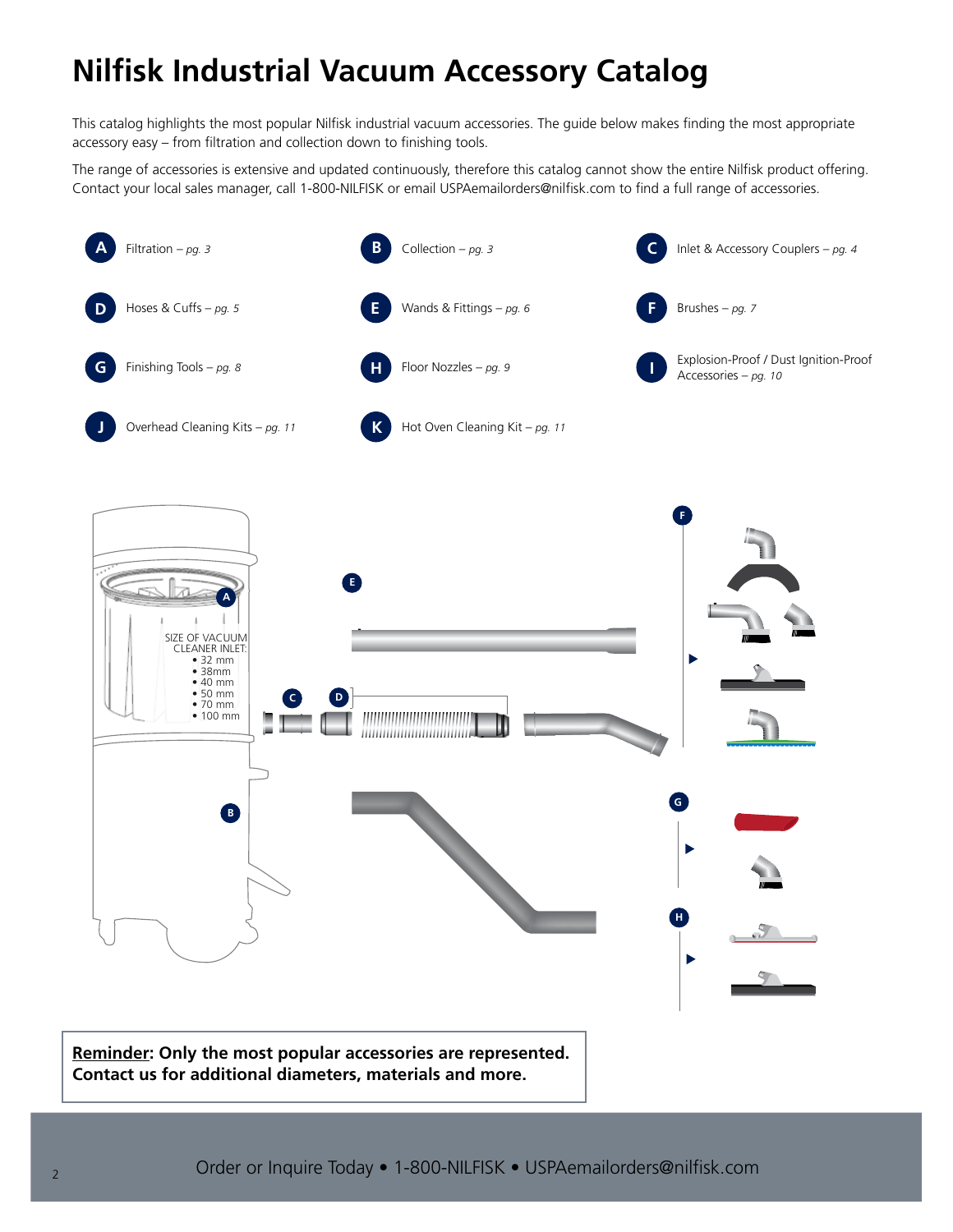#### A. Filtration

Efficient filtration is critical to the success of your industrial vacuum cleaner. Nilfisk uses the highest quality filters designed to safely collect nuisance and hazardous materials. A multi-stage, graduated filtration system is built into every Nilfisk vacuum, which can include a collection bag, main filter, microfilter, and HEPA or ULPA filtration.

#### **Filter options vary by vacuum and application. Please contact your local sales manager, call 1-800-NILFISK or email USPAemailorders@nilfisk.com to inquire about the right filter for your needs.**



#### B. Collection

Nilfisk offers a variety of collection options to aid in filtration and help contain toxic materials. If you are vacuuming dust or powders, it is imperative to consider collection and disposal so you do not risk contact with potent materials or put debris back into the air.

**Collection options vary by vacuum and application. Please contact your local sales manager, call 1-800-NILFISK or email USPAemailorders@nilfisk.com to inquire about the right collection option for your needs.**

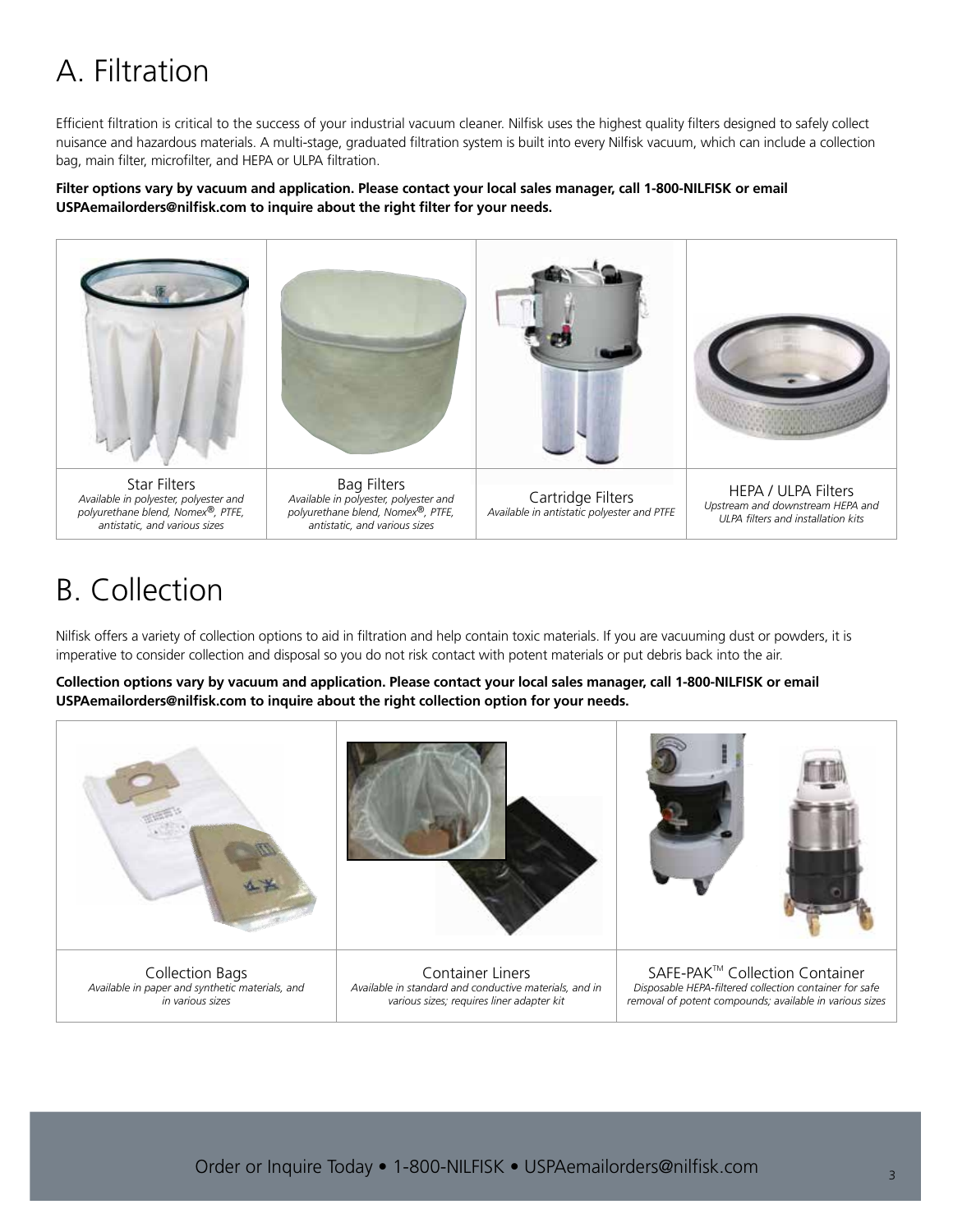#### C. Inlet & Accessory Couplers

| <b>Inlet Coupler</b> | <b>Description</b> | <b>Fitment</b><br><b>Diameter</b><br>(mm) | Galvanized<br><b>Steel</b> | <b>Stainless</b><br><b>Steel</b> | Part #  | <b>Notes</b>         |
|----------------------|--------------------|-------------------------------------------|----------------------------|----------------------------------|---------|----------------------|
|                      |                    | 40                                        | $\bullet$                  |                                  | 7-21005 |                      |
|                      | Inlet Coupler      |                                           |                            | $\bullet$                        | 7-22229 |                      |
|                      |                    |                                           | $\bullet$                  |                                  | 7-21003 | (1) internal flange; |
|                      |                    | 50                                        |                            | $\bullet$                        | 7-22230 | (1) external flange  |
|                      |                    |                                           | $\bullet$                  |                                  | 7-21001 |                      |
|                      |                    | 70                                        |                            | $\bullet$                        | 7-22231 |                      |

*\*Inlet coupler with flow regulator or quick-disconnect also available. Contact customer service for more information.*

| <b>Accessory Coupler</b> | <b>Description</b>       | <b>Fitment</b><br><b>Diameter</b><br>(mm) | Galvanized<br><b>Steel</b> | <b>Stainless</b><br><b>Steel</b> | Part #   | <b>Notes</b>         |
|--------------------------|--------------------------|-------------------------------------------|----------------------------|----------------------------------|----------|----------------------|
|                          |                          | 38                                        | $\bullet$                  |                                  | 01719620 | no flanges           |
|                          | <b>Accessory Coupler</b> | 40                                        | $\bullet$                  |                                  | 7-21004  |                      |
|                          |                          |                                           |                            | $\bullet$                        | 7-22240  |                      |
|                          |                          | 50                                        | $\bullet$                  |                                  | 7-21002  | (2) external flanges |
|                          |                          |                                           |                            | $\bullet$                        | 7-22241  |                      |
|                          |                          |                                           | $\bullet$                  |                                  | 7-21000  |                      |
|                          |                          | 70                                        |                            | $\bullet$                        | 7-22242  |                      |

*\*Accessory coupler with 90-degree angle also available. Contact customer service for more information.*

| Inlet Coupler with Reduction | <b>Description</b> | <b>Fitment</b><br><b>Diameter</b><br>(mm) | Galvanized<br><b>Steel</b> | <b>Stainless</b><br><b>Steel</b> | Part #  | <b>Notes</b>                                |
|------------------------------|--------------------|-------------------------------------------|----------------------------|----------------------------------|---------|---------------------------------------------|
|                              | Inlet Reducer      | $50 - 40$                                 | $\bullet$                  |                                  | 7-22000 |                                             |
|                              |                    |                                           |                            | $\bullet$                        | 7-22223 |                                             |
|                              |                    | 70-40                                     | $\bullet$                  |                                  | 7-22309 |                                             |
|                              |                    | 70-40                                     | $\bullet$                  |                                  | 7-22002 | (1) internal flange; (1) external<br>flange |
|                              |                    |                                           |                            | $\bullet$                        | 7-22224 |                                             |
|                              |                    | 70-50                                     |                            |                                  | 7-22001 |                                             |
|                              |                    |                                           |                            | $\bullet$                        | 7-22225 |                                             |

*\*Inlet reducers with flow regulation and various sizes also available. Contact customer service for more information.*

| <b>Multi-User Coupler</b> | <b>Description</b>                        | <b>Fitment</b><br><b>Diameter</b><br>(mm) | Galvanized<br><b>Steel</b> | <b>Stainless</b><br><b>Steel</b> | Part #  | <b>Notes</b>        |  |  |
|---------------------------|-------------------------------------------|-------------------------------------------|----------------------------|----------------------------------|---------|---------------------|--|--|
|                           |                                           | 50-40-40                                  | $\bullet$                  |                                  | 7-22060 |                     |  |  |
|                           | Y-Connector<br>(Bifurcation w/ reduction) | 70-40-40                                  | $\bullet$                  |                                  | 7-22111 | (1) internal flange |  |  |
|                           |                                           | 70-50-50                                  | $\bullet$                  |                                  | 7-22064 |                     |  |  |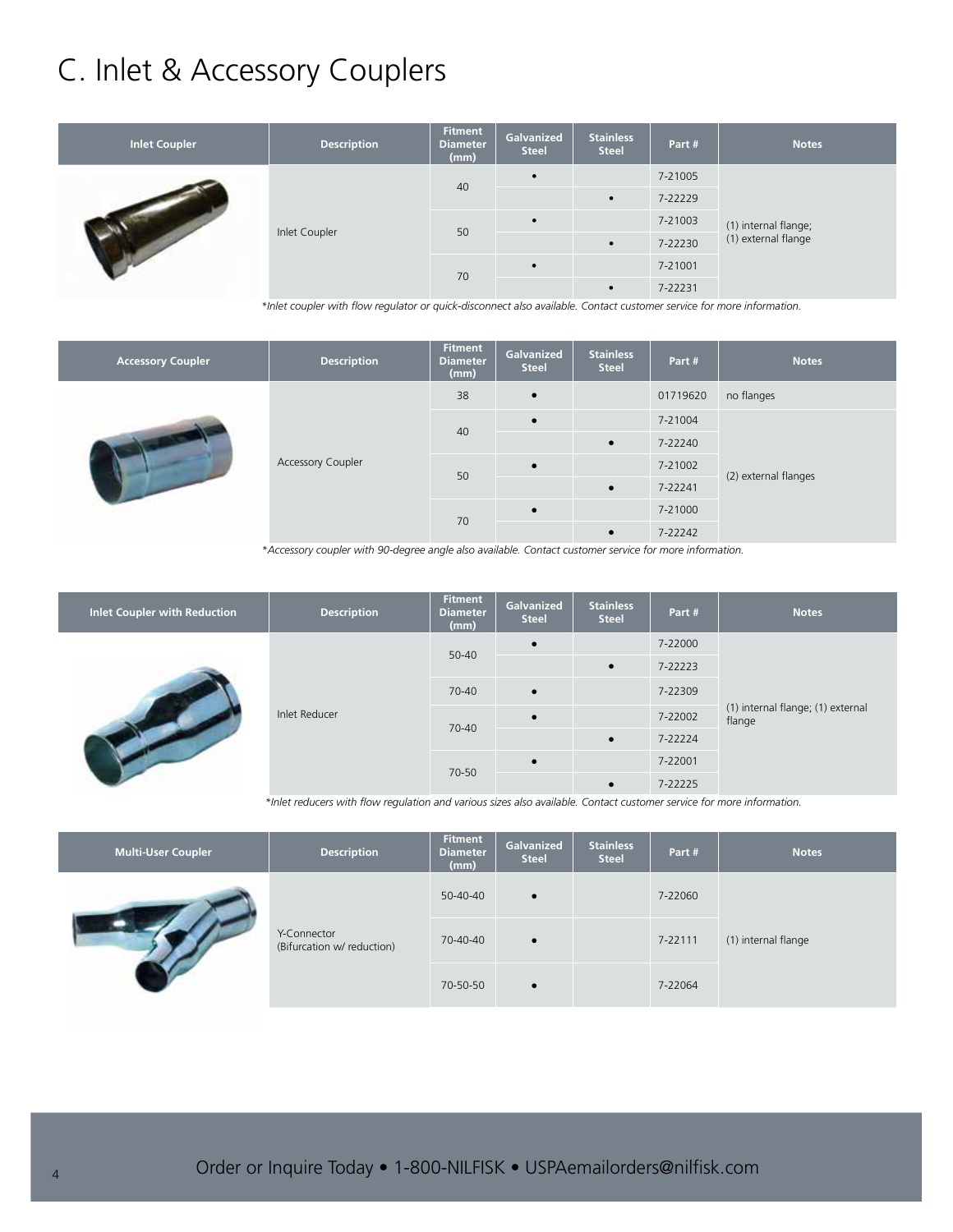#### D. Hoses & Cuffs

| <b>Standard Gray Plastic Hose &amp; Cuffs</b> | <b>Description</b>            | Fitment<br><b>Diameter</b><br>(mm)  | <b>Bend</b><br><b>Radius</b><br>(in.) | Temp.<br><b>Rating °F</b> | Part #   | <b>Notes</b>                                                                                                 |  |
|-----------------------------------------------|-------------------------------|-------------------------------------|---------------------------------------|---------------------------|----------|--------------------------------------------------------------------------------------------------------------|--|
|                                               |                               | 38<br>6.50<br>$-30/140$<br>81813800 |                                       |                           |          |                                                                                                              |  |
|                                               | Gray Plastic Hose (per meter) | 50                                  | 8.50                                  | $-30/140$                 | 81815000 | for general-purpose use. Max.<br>order length: 15 meters                                                     |  |
|                                               |                               | 70                                  | 9.84                                  | 5/140                     | 7-24026  | Plastic-coated PVC w/ smooth<br>lining for dust & non-abrasive<br>materials. Max. order length: 15<br>meters |  |
|                                               | Gray Plastic Hose Cuff        | 38                                  |                                       | $\overline{\phantom{a}}$  | 01719615 | Use with 81813800 hose                                                                                       |  |
|                                               |                               | 50                                  |                                       |                           | 01746306 | Use with 81815000 hose                                                                                       |  |
|                                               |                               | 70                                  |                                       |                           | 7-20003  | Use with 7-24026 hose                                                                                        |  |

*\*Hoses are also available in standard lengths with cuffs attached. Contact customer service for more information.*

| <b>Antistatic Hose &amp; Cuffs</b> | <b>Description</b>                    | <b>Fitment</b><br><b>Diameter</b><br>(mm) | <b>Bend</b><br><b>Radius</b><br>(in.) | Temp.<br>Rating °F       | Part #   | <b>Notes</b>                                                                              |
|------------------------------------|---------------------------------------|-------------------------------------------|---------------------------------------|--------------------------|----------|-------------------------------------------------------------------------------------------|
|                                    | 15' Black Antistatic Hose w/<br>Cuffs | 38                                        | 5.00                                  | $-30/140$                | 01716215 |                                                                                           |
|                                    | Black Antistatic Hose (per<br>meter)  |                                           |                                       |                          | 01716200 | Carbon-impregnated ethyl vinyl<br>acetate construction; 10 <sup>3</sup> - 10 <sup>6</sup> |
|                                    | 20' Black Antistatic Hose w/<br>Cuffs | 50                                        |                                       |                          | 01716420 | ohms resistance. Max. order<br>length: 15 meters                                          |
|                                    | Black Antistatic Hose (per<br>meter)  |                                           | 7.00                                  | $-30/140$                | 01716400 |                                                                                           |
|                                    | <b>Black Antistatic Hose Cuff</b>     | 38                                        | $\overline{\phantom{a}}$              | $\overline{\phantom{a}}$ | 01716300 | Use with 01716200 hose                                                                    |
|                                    |                                       | 50                                        | $\overline{\phantom{a}}$              |                          | 01716500 | Use with 01716400 hose                                                                    |

*\*Swivel cuffs are also available. Contact customer service for more information.*

**Food-Grade Hose & Cuffs Description Fitment Diameter (mm) Bend Radius (in.) Temp. Rating °F Part # Notes** Clear Antistatic Food-Grade Hose (per meter) 40 3.48 -22 / 195; intermittent 50 2.32 01716401 to 260 7-24110F FDA-approved polyurethane construction; oil & abrasionresistant; steel wire reinforced. Max. order length: 15 meters 70 4.68 7-24112F Thin-Wall (0.0275") Clear Antistatic Food-Grade Hose (per meter) Thick-Wall (0.055") Clear Antistatic Food-Grade Hose (per meter) 50 3.48 7-24111F Antistatic Hose Cuff 40 - 40000212 Use with 7-24111F hose or 01716401 hose 50 - - 7-20309F Use with 7-24110F hose 70 - - 7-20310 Use with 7-24112F hose

*\*Additional hose materials are available, including flexible steel and neoprene. Contact customer service for more information.*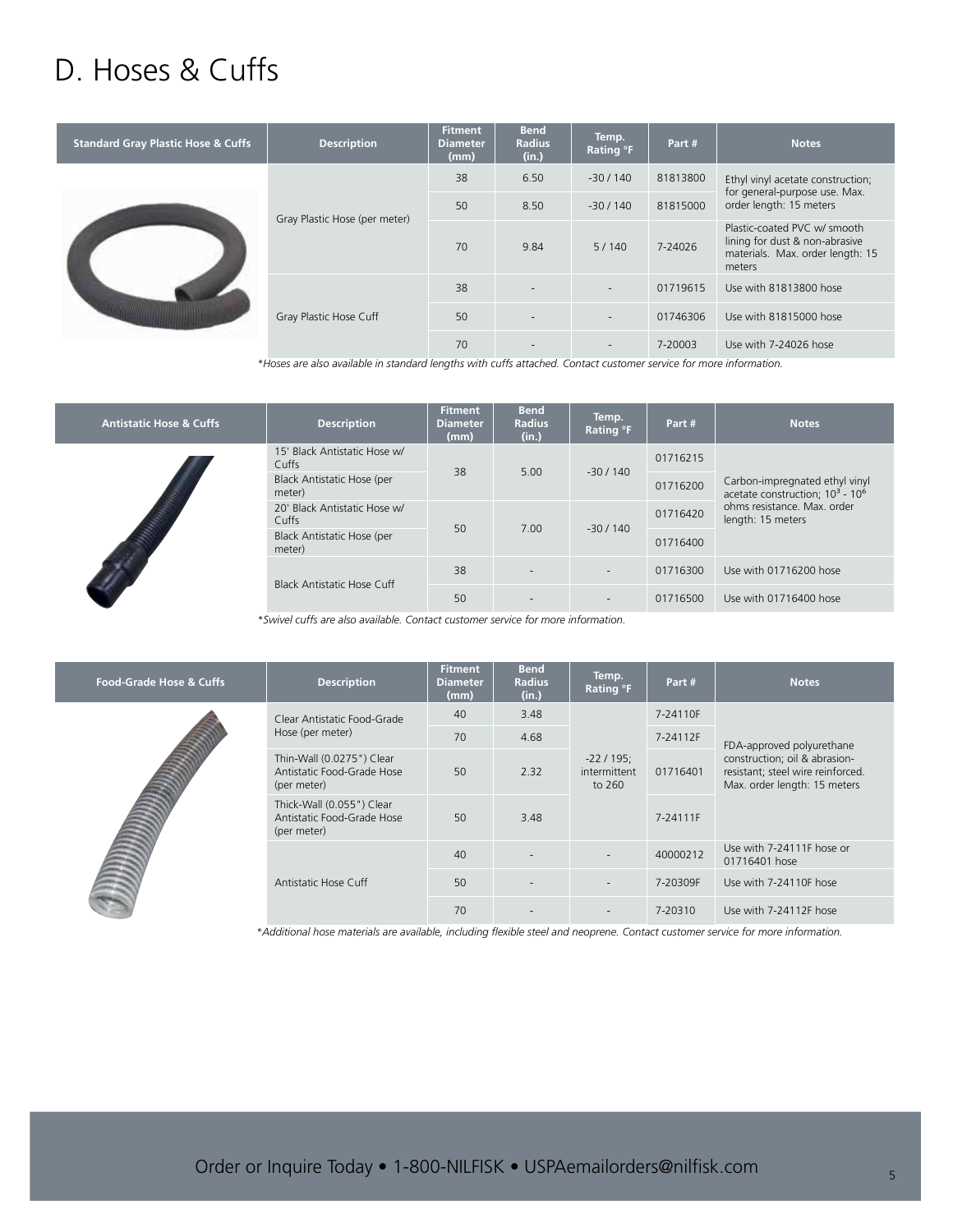#### E. Wands & Fittings

|               |                                                |                                           |                |            | <b>Feature</b>  |            |            |               |         |         | <b>Material</b> |                  |                 |                      |                              |
|---------------|------------------------------------------------|-------------------------------------------|----------------|------------|-----------------|------------|------------|---------------|---------|---------|-----------------|------------------|-----------------|----------------------|------------------------------|
| Photo<br>Ref. | <b>Description</b>                             | <b>Fitment</b><br><b>Diameter</b><br>(mm) | Overhead clean | Antistatic | Explosion-proof | Food-Grade | High Temp. | <b>Rubber</b> | Plastic | Chromed | Aluminum        | Galvanized steel | Stainless steel | Part #               | <b>Notes</b>                 |
|               |                                                |                                           |                |            |                 |            |            |               |         |         | $\bullet$       |                  |                 | 7-22026              |                              |
|               |                                                | 40                                        |                |            | $\bullet$       | $\bullet$  |            |               |         |         |                 |                  | $\bullet$       | 40000215             |                              |
| A             | Double-Curved Wand                             | 50                                        |                |            |                 |            |            |               |         |         | $\bullet$       |                  |                 | 7-22025              | (1) quick-disconnect fitting |
|               |                                                |                                           |                |            |                 | $\bullet$  |            |               |         |         |                 |                  | $\bullet$       | 40000222             |                              |
|               |                                                | 70                                        |                |            |                 |            |            |               |         |         | $\bullet$       |                  |                 | 7-22091              |                              |
|               |                                                | 38                                        | $\bullet$      |            | $\bullet$       |            |            |               |         |         | $\bullet$       |                  |                 | 01769300<br>01769315 | 5' length<br>10' length      |
|               | Straight Food-Grade<br>Aluminum Extension Wand |                                           | $\bullet$      |            |                 |            |            |               |         |         | $\bullet$       |                  |                 | 01769320             | 5' length                    |
|               |                                                | 50                                        | $\bullet$      |            |                 |            |            |               |         |         | $\bullet$       |                  |                 | 01769335             | 10' length                   |
| B             | Curved Food-Grade Aluminum                     | 38                                        | $\bullet$      |            |                 |            |            |               |         |         | $\bullet$       |                  |                 | 01769310             | Long bend for hard-to-reach  |
|               | <b>Extension Wand</b>                          | 50                                        | $\bullet$      |            | $\bullet$       | $\bullet$  |            |               |         |         | $\bullet$       |                  |                 | 01769330             | areas                        |
|               | <b>Compression Coupler</b>                     | 38                                        | $\bullet$      |            |                 | $\bullet$  |            | $\bullet$     |         |         |                 |                  | $\bullet$       | 01769350             | Connects extension wands     |
|               |                                                | 50                                        | $\bullet$      |            | $\bullet$       | $\bullet$  |            | $\bullet$     |         |         |                 |                  | $\bullet$       | 20659000             |                              |

*\*Additional wands available, including high-temperature aluminum extensions and conductive plastic. Contact customer service for more information.*



| <b>Extension Fitting</b> | <b>Description</b> | <b>Fitment</b><br><b>Diameter</b><br>(mm) | <b>Galvanized</b><br><b>Steel</b> | <b>Stainless</b><br><b>Steel</b> | Part #     | <b>Notes</b>                                                                                          |  |
|--------------------------|--------------------|-------------------------------------------|-----------------------------------|----------------------------------|------------|-------------------------------------------------------------------------------------------------------|--|
|                          |                    | 40-38                                     |                                   |                                  | 4072200389 | (1) internal flange; (1) quick-fit<br>coupling with harmonic spring;<br>(1) external flange. Use as a |  |
|                          | Extension Fitting  | 50                                        |                                   |                                  | 4072200388 | connecting element between<br>quick-fit extensions with harmonic                                      |  |
|                          |                    | $50 - 40$                                 | $\bullet$                         |                                  | 4072200387 | springs and colored floor nozzles<br>and brushes.                                                     |  |

| <b>Curved Tube</b>       | <b>Description</b> | <b>Fitment</b><br><b>Diameter</b><br>(mm) | Galvanized<br><b>Steel</b> | <b>Stainless</b><br><b>Steel</b> | Part #  | <b>Notes</b>         |
|--------------------------|--------------------|-------------------------------------------|----------------------------|----------------------------------|---------|----------------------|
|                          |                    | 40                                        | $\bullet$                  |                                  | 7-21013 |                      |
| $\overline{\phantom{a}}$ | Curved Tube        |                                           |                            | $\bullet$                        | 7-21033 |                      |
|                          |                    | 50                                        | $\bullet$                  |                                  | 7-21012 | (2) external flanges |
|                          |                    |                                           |                            |                                  | 7-21034 |                      |
|                          |                    | 70                                        | $\bullet$                  |                                  | 7-21032 |                      |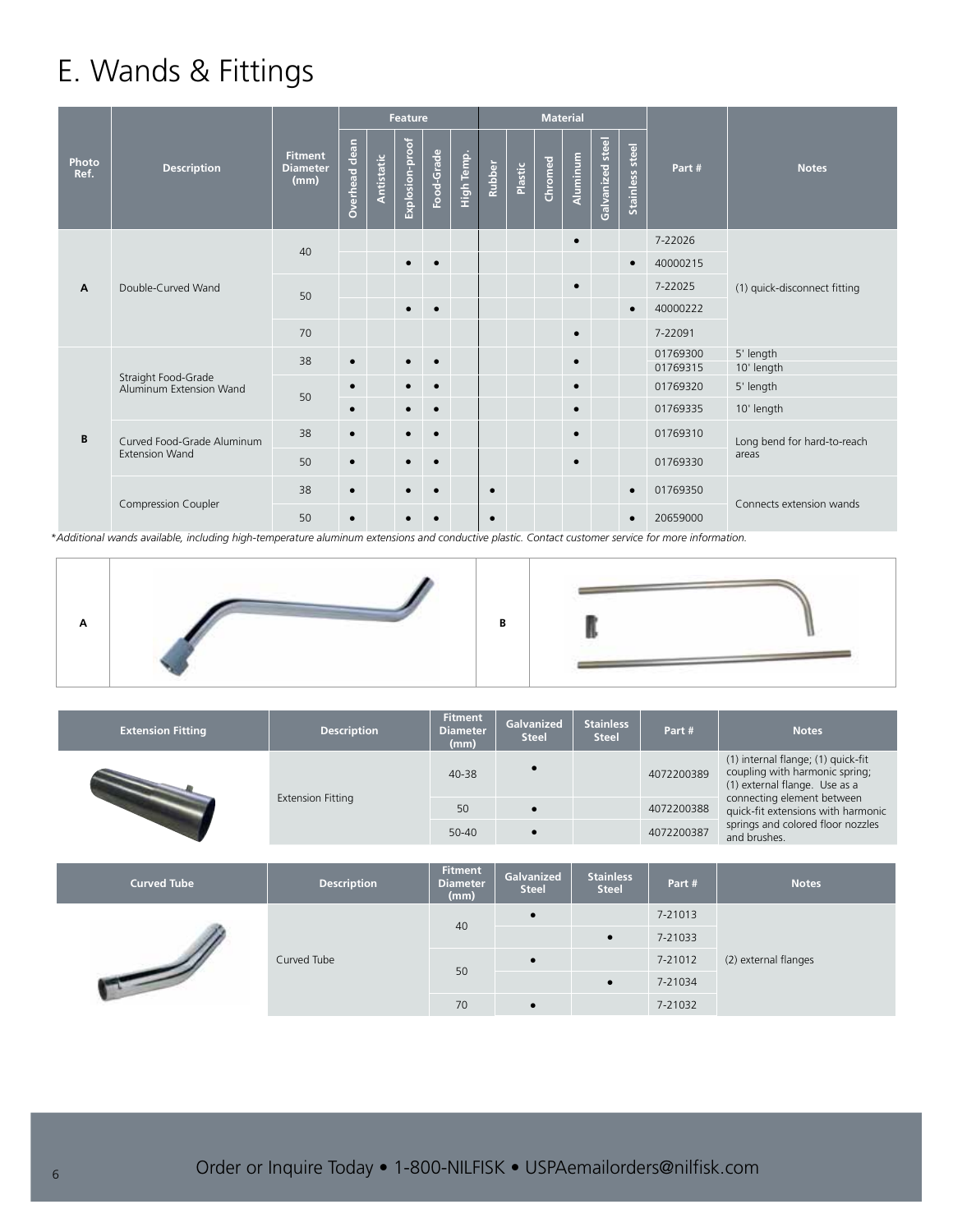#### F. Brushes

|                                                                    | <b>Material</b><br><b>Feature</b>             |                                           |                                           |                |            |                 |            |            |               |           |         |                 |                  |                 |                                                                                                   |                                                                                                                                                                                 |
|--------------------------------------------------------------------|-----------------------------------------------|-------------------------------------------|-------------------------------------------|----------------|------------|-----------------|------------|------------|---------------|-----------|---------|-----------------|------------------|-----------------|---------------------------------------------------------------------------------------------------|---------------------------------------------------------------------------------------------------------------------------------------------------------------------------------|
| Photo<br>Ref.                                                      | <b>Description</b>                            | <b>Fitment</b><br><b>Diameter</b><br>(mm) | <b>Principal</b><br><b>Width</b><br>(in.) | Overhead clean | Antistatic | Explosion-proof | Food-Grade | High Temp. | <b>Rubber</b> | Plastic   | Chromed | <b>Aluminum</b> | Galvanized steel | Stainless steel | Part#                                                                                             | <b>Notes</b>                                                                                                                                                                    |
| Food-Grade Plastic Dust<br>A<br>Brush w/ Swivel Head, in<br>Black. | 38                                            | $\overline{3}$                            |                                           |                |            |                 |            |            |               |           |         |                 |                  | 4072200<br>576  | Nitrile butadiene<br>rubber (NBR) w/ black<br>polypropylene bristles.<br>Also available with red. |                                                                                                                                                                                 |
|                                                                    | 50                                            |                                           |                                           |                |            |                 |            |            |               |           |         |                 |                  | 4072200<br>570  | green, blue, white, and<br>polypropylene<br>bristles. Call Customer<br>Service for Part numbers.  |                                                                                                                                                                                 |
|                                                                    | Colored Brush Insert<br>Spare Part, in Black. | 40 & 50                                   | $\overline{3}$                            |                |            |                 |            |            |               |           |         |                 |                  |                 | 4072400<br>264                                                                                    | Brush insert w/ black<br>polypropylene bristles.<br>Also available with red.<br>green, blue, white, and<br>polypropylene<br>bristles. Call Customer<br>Service for Part numbers |
|                                                                    | Food-Grade Wall Brush,                        | 40                                        |                                           | $\bullet$      |            |                 |            |            |               |           |         |                 | $\bullet$        | $\bullet$       | 22431602                                                                                          | With black polypropylene<br>bristles & rubber lip. Also<br>available with <b>blue</b> and                                                                                       |
| B                                                                  | in Black                                      | 50                                        | 12                                        | $\bullet$      |            |                 |            |            |               |           |         |                 |                  | $\bullet$       | 22434202                                                                                          | polypropylene<br>bristles. Call Customer<br>Service for Part numbers.                                                                                                           |
|                                                                    |                                               |                                           | $\overline{4}$                            | $\bullet$      | $\bullet$  |                 | $\bullet$  |            |               | $\bullet$ |         |                 |                  | $\bullet$       | 22430902                                                                                          |                                                                                                                                                                                 |
|                                                                    |                                               | 40                                        | 8                                         | $\bullet$      |            |                 |            |            |               | $\bullet$ |         |                 |                  | $\bullet$       | 22431002                                                                                          | With black polypropylene                                                                                                                                                        |
| C                                                                  | Food-Grade Pipe Brush,                        |                                           | 12                                        | $\bullet$      | $\bullet$  |                 |            |            |               | $\bullet$ |         |                 |                  | $\bullet$       | 22431102                                                                                          | bristles & rubber lip. Also<br>available with <b>blue</b> and                                                                                                                   |
|                                                                    | in Black.                                     |                                           | $\sqrt{4}$                                | $\bullet$      | $\bullet$  |                 | $\bullet$  |            |               | $\bullet$ |         |                 |                  | $\bullet$       | 22433702                                                                                          | polypropylene<br>bristles. Call Customer                                                                                                                                        |
|                                                                    |                                               | 50                                        | 8                                         | $\bullet$      |            |                 |            |            |               |           |         |                 |                  | $\bullet$       | 22433802                                                                                          | Service for Part numbers.                                                                                                                                                       |
|                                                                    |                                               |                                           | 12                                        | $\bullet$      | $\bullet$  |                 | $\bullet$  |            |               | $\bullet$ |         |                 |                  | $\bullet$       | 22433902                                                                                          |                                                                                                                                                                                 |
| D                                                                  | Aluminum Dust Brush                           | 40                                        | $\overline{3}$                            |                |            | $\bullet$       |            |            |               | $\bullet$ |         | $\bullet$       |                  |                 | 01719401                                                                                          | With conductive bristles                                                                                                                                                        |
|                                                                    |                                               | 40                                        | 16                                        | $\bullet$      |            |                 |            |            |               | $\bullet$ |         |                 | $\bullet$        |                 | 7-22195                                                                                           | Includes bristles, 30°<br>elbow fitting, (1) internal<br>flange, & quick-fit                                                                                                    |
| E<br>Wall Brush                                                    | 50                                            |                                           | $\bullet$                                 |                |            |                 |            |            | $\bullet$     |           |         | $\bullet$       |                  | 7-22198         | coupling with harmonic<br>spring; PVC construction                                                |                                                                                                                                                                                 |

*\*NOTE: Part numbers are for black brushes only. Contact customer service for part numbers of other colors. Additional materials and diameters also available.* 

| $\overline{A}$ | $\mathsf{B}$ | $\overline{c}$ | <b>All Property</b> |
|----------------|--------------|----------------|---------------------|
| D              | E            |                |                     |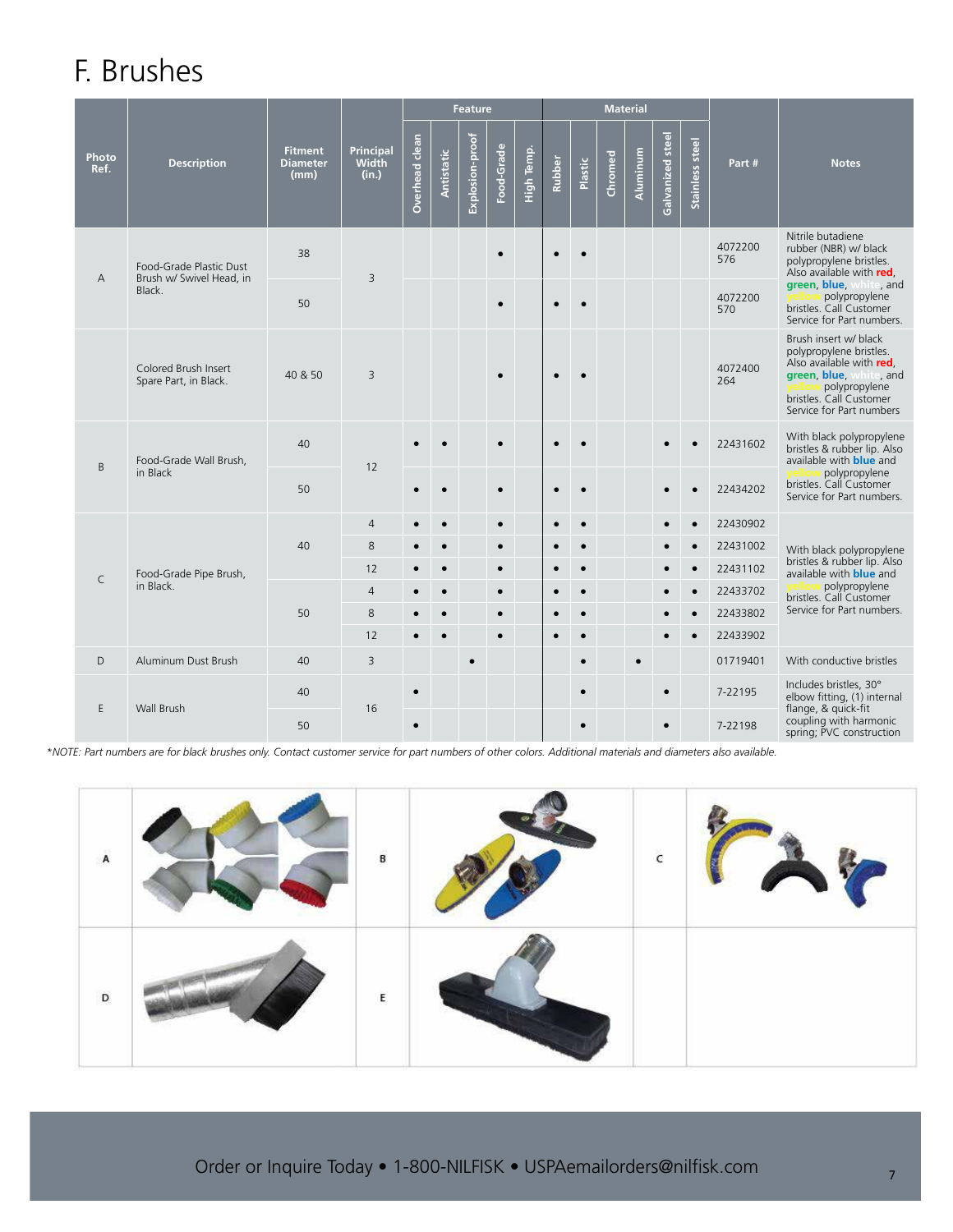#### G. Finishing Tools

|                |                        |                                           |                                    |                | <b>Feature</b> |                 |            |            |               |         | <b>Material</b> |          |                     |                 |          |                                                   |
|----------------|------------------------|-------------------------------------------|------------------------------------|----------------|----------------|-----------------|------------|------------|---------------|---------|-----------------|----------|---------------------|-----------------|----------|---------------------------------------------------|
| Photo<br>Ref.  | <b>Description</b>     | <b>Fitment</b><br><b>Diameter</b><br>(mm) | Principal<br><b>Width</b><br>(in.) | Overhead clean | Antistatic     | Explosion-proof | Food-Grade | High Temp. | <b>Rubber</b> | Plastic | Chromed         | Aluminum | steel<br>Galvanized | Stainless steel | Part#    | <b>Notes</b>                                      |
|                |                        | 38                                        |                                    |                |                |                 |            |            |               |         |                 |          |                     |                 | 80956200 | Gray; 200mm length                                |
| $\overline{A}$ | Crevice Cone           | 38                                        |                                    |                |                |                 |            |            |               |         |                 |          |                     |                 | 80956204 | White; 200mm length                               |
|                |                        | 38                                        | $\overline{\phantom{a}}$           |                |                |                 |            |            |               |         |                 |          |                     |                 | 80956205 | r; 200mm length<br>Yello                          |
| B              |                        | 40                                        | 0.79at                             |                | $\bullet$      |                 |            |            |               |         |                 |          |                     |                 | 7-22142  | Conductive black<br>nitrile rubber; includes      |
|                | Tapered Crevice Nozzle | 50                                        | tip                                |                |                |                 |            |            |               |         |                 |          |                     |                 | 7-22141  | a galvanized junction<br>fitting; 300mm length    |
| C              | Rubber Nozzle          | 40                                        | 4.72                               |                |                |                 |            |            |               |         |                 |          | $\bullet$           |                 | 7-22155  | Gray nitrile rubber;<br>oilproof; toothed profile |
| D              | Rubber Cone            | 50                                        | $\overline{\phantom{a}}$           |                |                |                 |            |            |               |         |                 |          |                     |                 | 7-21010  | Red nitrile rubber;<br>oilproof                   |
| E              | Conductive Rubber Cone | 50                                        | $\overline{\phantom{a}}$           |                |                | $\bullet$       |            |            |               |         |                 |          |                     |                 | 40000221 | Black nitrile rubber;<br>oilproof                 |
| F              | Short Rubber Cone      | 50                                        |                                    |                |                |                 |            |            |               |         |                 |          |                     |                 | 80650900 | Gray nitrile rubber;<br>9.65" length              |

*\*Additional diameters, features and materials available. Contact customer service for more information.* 

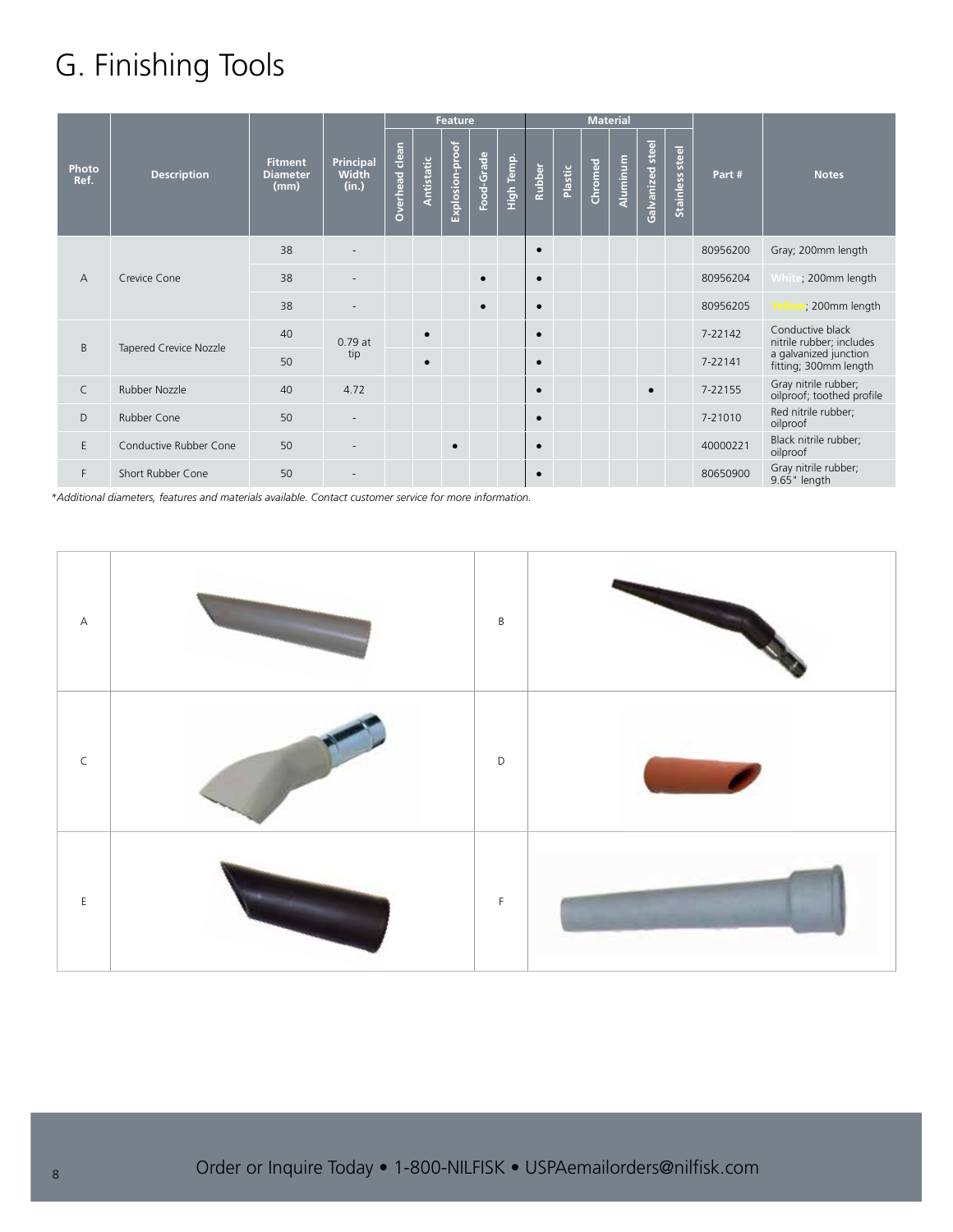#### H. Floor Nozzles

|  |                | <b>Description</b>                          | <b>Fitment</b><br><b>Diameter</b><br>(mm) | <b>Principal</b><br>Width<br>(in.) | <b>Feature</b> |                   |                 |            |            | <b>Material</b> |           |         |          |                  |                 |          |                                                                                                                                                                                   |
|--|----------------|---------------------------------------------|-------------------------------------------|------------------------------------|----------------|-------------------|-----------------|------------|------------|-----------------|-----------|---------|----------|------------------|-----------------|----------|-----------------------------------------------------------------------------------------------------------------------------------------------------------------------------------|
|  | Photo<br>Ref.  |                                             |                                           |                                    | Overhead clean | <b>Antistatic</b> | Explosion-proof | Food-Grade | High Temp. | <b>Rubber</b>   | Plastic   | Chromed | Aluminum | Galvanized steel | Stainless steel | Part #   | <b>Notes</b>                                                                                                                                                                      |
|  |                | Wheeled Floor Nozzle<br>(wet or dry)        | 40                                        | 12                                 |                |                   |                 |            |            |                 |           |         |          | $\bullet$        |                 | 7-22171  | Includes (2) rubber<br>squeegees, wheel<br>adjuster screw, &<br>(1) internal flange; a<br>quantity of (2) 8-23000<br>brush inserts must be<br>purchased separately for<br>dry use |
|  | $\overline{A}$ |                                             |                                           | 16                                 |                |                   |                 |            |            |                 |           |         |          | $\bullet$        |                 | 7-22030  |                                                                                                                                                                                   |
|  |                |                                             | 50<br>50                                  | 12                                 |                |                   |                 |            |            |                 |           |         |          | $\bullet$        |                 | 7-22172  | Includes (2) rubber<br>squeegees, wheel<br>adjuster screw, &<br>(1) internal flange;<br>a quantity of (2)<br>brush inserts must be<br>purchased separately for<br>dry use         |
|  |                |                                             |                                           | 16                                 |                |                   |                 |            |            |                 |           |         |          |                  |                 | 7-22029  |                                                                                                                                                                                   |
|  |                |                                             |                                           | 20                                 |                |                   |                 | $\bullet$  |            |                 |           |         |          | $\bullet$        |                 | 7-22147  |                                                                                                                                                                                   |
|  |                |                                             |                                           | 16                                 |                |                   |                 |            |            |                 |           |         |          |                  |                 | 40000223 | Includes (2) silicone<br>squeegees, wheel<br>adjuster screw, & (1)<br>internal flange                                                                                             |
|  |                | <b>Additional Squeegee</b><br>Inserts (wet) |                                           | 12 & 16                            |                |                   |                 |            |            | $\bullet$       |           |         |          |                  |                 | 8-20086  | Includes (1) piece                                                                                                                                                                |
|  |                |                                             |                                           | 20                                 |                |                   |                 |            |            | $\bullet$       |           |         |          |                  |                 | 8-20087  | Includes (1) piece                                                                                                                                                                |
|  |                | <b>Additional Brush Inserts</b><br>(dry)    |                                           | 12 & 16                            |                |                   |                 |            |            |                 | $\bullet$ |         |          |                  |                 | 8-23000  | Includes (1) piece                                                                                                                                                                |
|  |                |                                             |                                           | 20                                 |                |                   |                 |            |            |                 | $\bullet$ |         |          |                  |                 | 8-23016  | Includes (1) piece                                                                                                                                                                |

*\*Additional diameters, features and materials available. Contact customer service for more information.* 



**Reminder: Only the most popular accessories are represented. Contact us for additional diameters, materials and more.**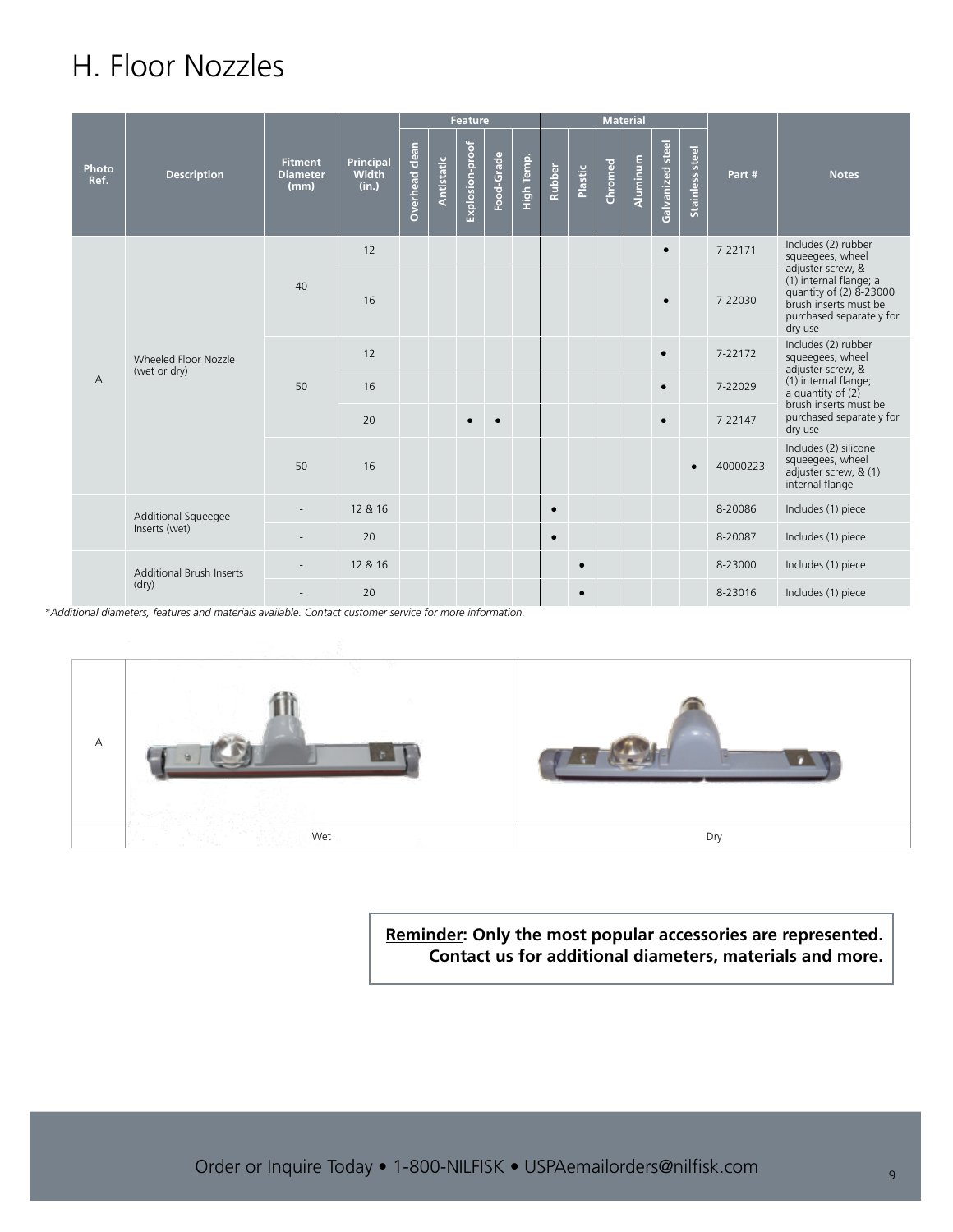## I. Explosion-Proof / Dust Ignition-Proof Accessories

#### **Couplers, Reducers and Wands**

Inlet couplers, reducers and wands safe for use with explosion-proof/dust ignition-proof vacuums are listed in sections C. and F. Refer to stainless steel and aluminum parts.

| <b>Antistatic Hose &amp; Cuffs</b> | <b>Description</b>                                                              | <b>Fitment</b><br><b>Diameter</b><br>(mm) | <b>Bend</b><br><b>Radius</b> | Temp.<br><b>Rating ºF</b>              | Part #   | <b>Notes</b>                                                                                                                  |
|------------------------------------|---------------------------------------------------------------------------------|-------------------------------------------|------------------------------|----------------------------------------|----------|-------------------------------------------------------------------------------------------------------------------------------|
|                                    | 40mm Conductive $\left(<=10^4\right)$<br>ohms) Polyurethane Hose (per<br>meter) | 40                                        | 3.48 in.                     | $-22/195;$<br>intermittent<br>to $260$ | 7-24115  | Spring steel wire with carbon-<br>impregnated polyurethane<br>coating; 10^4 ohms resistance;<br>Max. order length: 15 meters. |
|                                    | 40mm Antistatic Hose Cuff                                                       |                                           |                              |                                        | 40000212 | Use with 7-24115 hose                                                                                                         |
|                                    | 50mm Conductive $\left(<=10^4\right)$<br>ohms) Polyurethane Hose (per<br>meter) | 50                                        | 4.68 in.                     | $-22/195;$<br>intermittent<br>to $260$ | 7-24116  | Spring steel wire with carbon-<br>impregnated polyurethane<br>coating; 10^4 ohms resistance;<br>Max. order length: 15 meters. |
|                                    | 50mm Antistatic Hose Cuff                                                       |                                           |                              |                                        | 7-20309F | Use with 7-24116 hose                                                                                                         |

|               | <b>Finishing Tools and Brushes</b><br>for Hazardous Locations | <b>Fitment</b>  | Principal<br><b>Width</b> |                     | <b>Construction Type</b> |          |                                                                                 |  |
|---------------|---------------------------------------------------------------|-----------------|---------------------------|---------------------|--------------------------|----------|---------------------------------------------------------------------------------|--|
| Photo<br>Ref. |                                                               | <b>Diameter</b> |                           |                     | <b>Stainless</b>         | Part #   | <b>Notes</b>                                                                    |  |
|               |                                                               | (mm)            | (in.)                     | <b>Aluminum</b>     | <b>Steel</b>             |          |                                                                                 |  |
| $\mathbf{A}$  | Wheeled Floor Nozzle                                          | 50              | 16                        |                     | $\bullet$                | 40000223 | Includes (2) silicone squeegees, wheel adjuster<br>screw, & (1) internal flange |  |
| B             | Conductive Rubber Cone                                        | 40              |                           |                     |                          | 40000214 | Black nitrile rubber; oilproof                                                  |  |
|               |                                                               | 50              |                           |                     |                          | 40000221 |                                                                                 |  |
| C             | Conductive Rubber Nozzle                                      | 50              | 4.72                      |                     |                          | 7-21080  | Black nitrile rubber; oilproof; toothed profile                                 |  |
| D             | Crevice Nozzle                                                | 40              |                           |                     | $\bullet$                | 40000213 | (1) external flange; 20"-length                                                 |  |
|               |                                                               | 50              |                           |                     | $\bullet$                | 40000220 |                                                                                 |  |
| E.            | Aluminum Crevice Nozzle                                       | 38              |                           |                     |                          | 01768900 | 11"-length                                                                      |  |
| F.            | Aluminum Dust Brush                                           | 38              | 3                         |                     | $\bullet$                | 01719401 | With conductive bristles                                                        |  |
|               |                                                               | 50              |                           |                     | $\bullet$                | M50058   |                                                                                 |  |
|               |                                                               | 38              | $\overline{4}$<br>8       |                     | $\bullet$                | M50038   |                                                                                 |  |
|               |                                                               | 50              |                           |                     | $\bullet$                | M50042   |                                                                                 |  |
|               | EXP Pipe Brush                                                | 38              |                           |                     | $\bullet$                | M50039   |                                                                                 |  |
| G             |                                                               | 50              |                           |                     | $\bullet$                | M50043   | With black bristles                                                             |  |
|               |                                                               | 38              |                           |                     | $\bullet$                | M50040   |                                                                                 |  |
|               |                                                               | 50              | 12                        | M50044<br>$\bullet$ |                          |          |                                                                                 |  |
|               |                                                               | 38              |                           |                     |                          | M50041   |                                                                                 |  |
| н             | <b>EXP Wall Brush</b>                                         | 50              | 12                        |                     |                          | M50045   |                                                                                 |  |

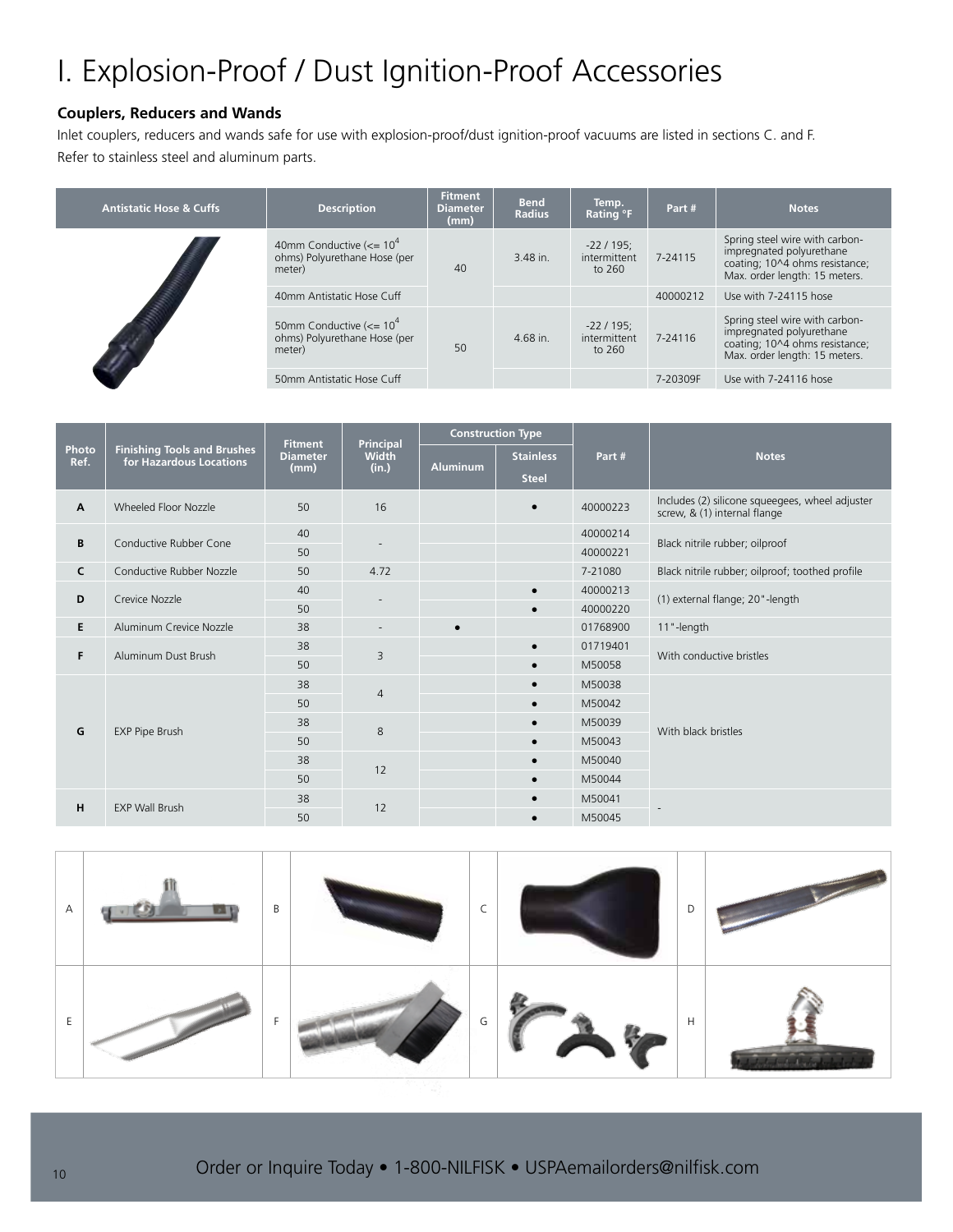### J. Overhead Cleaning Kits

| Photo<br>Ref. | <b>Description</b>    | <b>Fitment</b><br><b>Diameter</b><br>(mm) | <b>Kit Includes</b>                                                                                                                                                                                                                                                | <b>Individual</b><br>Part#                                                                   | <b>Full Kit Part #</b> |
|---------------|-----------------------|-------------------------------------------|--------------------------------------------------------------------------------------------------------------------------------------------------------------------------------------------------------------------------------------------------------------------|----------------------------------------------------------------------------------------------|------------------------|
|               | Overhead Cleaning Kit | 38                                        | 3 Meters of Black Conductive Plastic Hose<br>(2) Conductive Hose Cuffs<br>(2) 5' Food Grade Aluminum Extension Wands<br>Curved Food Grade Aluminum Extension Wand<br>(2) Compression Couplings<br>12" Blue Wall Nozzle<br>8" Blue Pipe Brush<br>3" Blue Dust Brush | 01716200<br>01716300<br>01769300<br>01769310<br>01769350<br>22431607<br>22431007<br>10950203 | 01760440               |
| A             |                       | 50                                        | 4 Meters of Black Conductive Plastic Hose<br>(2) Conductive Hose Cuffs<br>(2) 5' Food Grade Aluminum Extension Wands<br>Curved Food Grade Aluminum Extension Wand<br>(2) Couplers<br>12" Blue Wall Nozzle<br>8" Blue Pipe Brush<br>3" Blue Dust Brush              | 01716400<br>01716500<br>01769320<br>01769330<br>20659000<br>22434207<br>22433807<br>10643200 | 01760445               |

#### K. Hot Oven Cleaning Kits

| Photo<br>Ref. | <b>Description</b>    | <b>Fitment</b><br><b>Diameter</b><br>(mm) | <b>Kit Includes</b>                             | <b>Individual</b><br>Part # | Full Kit Part # |
|---------------|-----------------------|-------------------------------------------|-------------------------------------------------|-----------------------------|-----------------|
|               |                       | 50                                        | 5 Meters of 40 mm hose with 50mm inlet fitting  | 4072200556                  | 01760451        |
|               | Hot Oven Cleaning Kit |                                           | (2) Aluminum Extension Wands                    | 7-22386                     |                 |
| B             |                       |                                           | 16" oven nozzle                                 | 7-22272                     |                 |
|               | Hot Oven Cleaning Kit | 70                                        | 5 Meters of 40 mm hose with 70 mm inlet fitting | 4072200555                  |                 |
|               |                       |                                           | (2) Aluminum Extension Wands                    | 7-22386                     | 01760452        |
|               |                       |                                           | 16" oven nozzle                                 | 7-22272                     |                 |